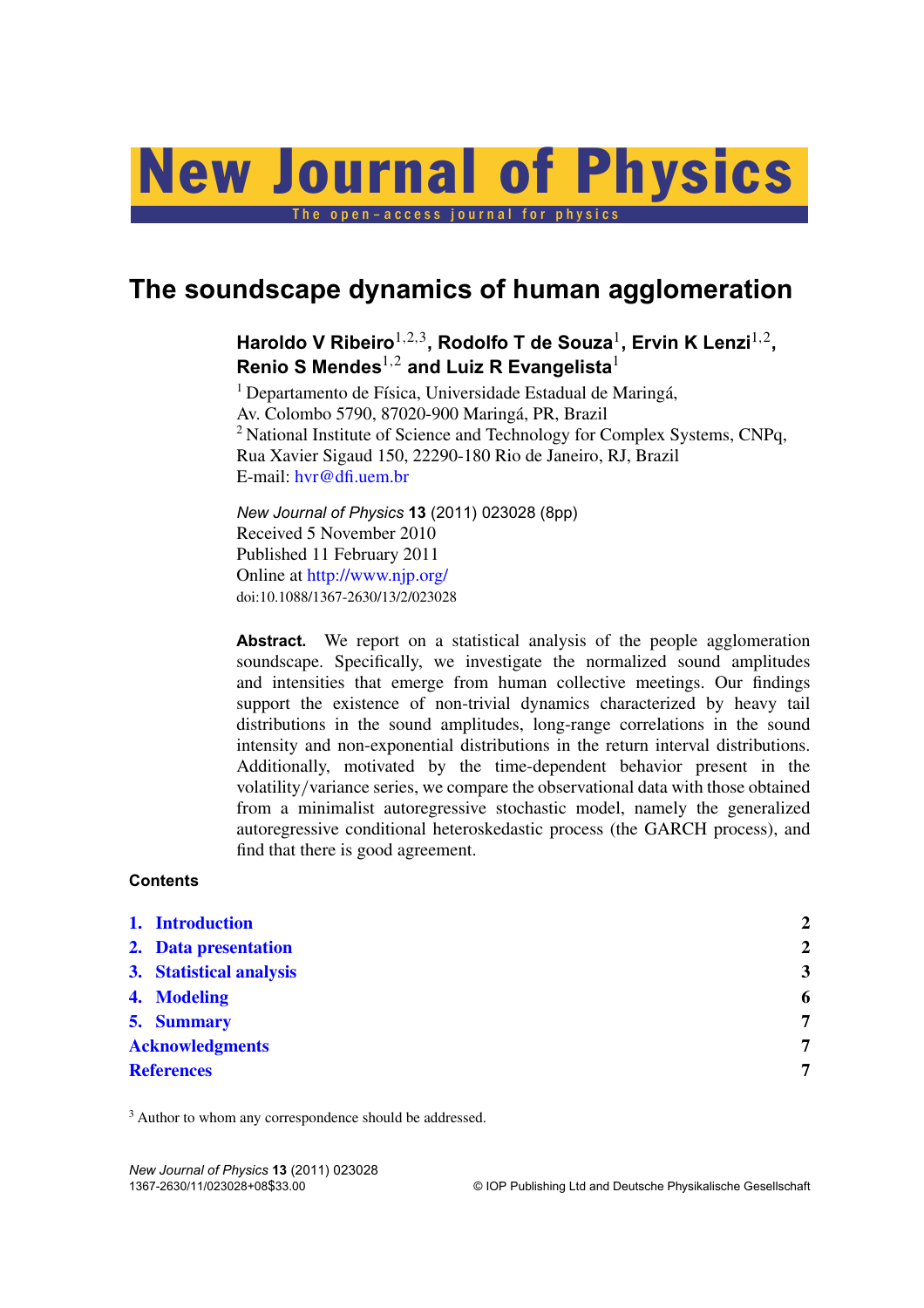# **1. Introduction**

Physicists are now addressing problems very far from their traditional domain. Even social phenomena are now ubiquitous in the research carried out by statistical physicists [1]. In particular, the general framework of Statistical Physics has been successfully applied to diverse interdisciplinary fields, ranging from finance [2], genetics [3] and biology [4], to religion [5], tournaments  $[6]$ , culinary  $[7]$  and music  $[8]$ .

Naturally, in social phenomena, the basic constituent of the system is humans. Humans are known to have non-trivial collective dynamics, much more complicated than idealized physical interacting systems. Moreover, even individual aspects related to social agents may not be available. This complex scenario is reflected, in some sense, in several human activities. Elections [9], collaborations between actors [10] and also between scientists [11], phone textmessage  $[12]$ , mail  $[13, 14]$  or e-mail  $[14, 15]$  communication, human travel  $[16, 17]$  and collective listening habits [18, 19] are just a few examples where complex structures have been found.

Most of the previous investigations deal with record data obtained directly or indirectly from the system, trying to extract some patterns or regularities about the system dynamics. This approach has been a trend towards investigating social phenomena and also complex systems in general [20]–[24]. Within this framework, the most diversified data were used as the sound. 'Listen to' the system dynamics may be both a simple task and a minimally invasive measurement. In this direction, several studies focusing on the sound time series have been performed. To mention just a few, research works on the acoustic emission from crumpled paper [25, 26], from paper fracture [27] and from fractures in general [28, 29] show several features related to critical phenomena, the power spectrum of music and speech sounds presents  $1/f$ -like spectra [30] and the normalized sound amplitude shows non-Gaussian features [31], traffic flows have been investigated using the sound noise revealing scaling and memory [32], and avalanche-like dynamics were found in the sound of popping bubbles in foams [33] and also in lung sounds [34, 35].

In this work, we present an investigation of a very common situation related to human collective activities: people agglomeration. Human being agglomerations can emerge at various places for different reasons: for example, people having lunch in a restaurant, parties and workplace meetings. In all of these situations, a common and notorious feature is perceptible: the resulting sound noise from these agglomerations. In this paper, our main goal is to show that non-trivial dynamics emerge on analyzing this kind of time series. In addition, employing a minimalist model, we are able to reproduce the statistical aspects of the empirical data. In the following, we present the details of the data acquisition, the statistical analysis of the data and our minimalist model, and finally we end with a summary.

#### **2. Data presentation**

The observational data were obtained by recording the soundscape of people agglomeration during recreation time at our university. The meeting point is an open place where the students spend time until the next class. All of the measurements were carried out by using a condenser microphone (Shure Microflex MX202W/N) positioned in the central part of the agglomeration. We employed a sampling rate of 44.1 kHz in order to cover the full human audible range (between approximately 20 Hz and 20 kHz). Additionally, the measurements were carried out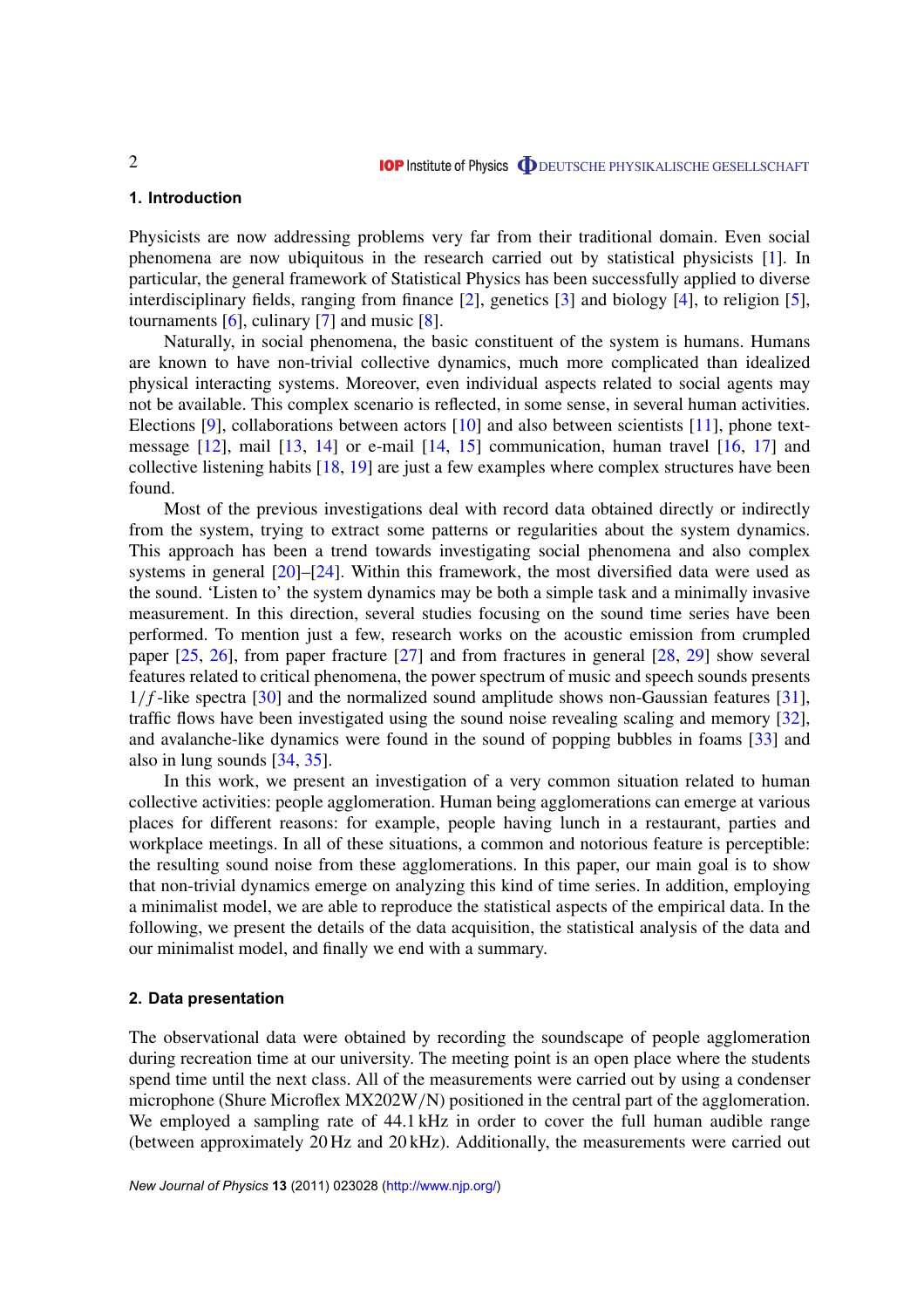

**Figure 1.** A representative record sound signal: (a) the normalized sound amplitude and (b) the normalized sound intensity.

during different periods in 9 days totaling 16 records. The number of people during the recordings ranged between approximately 100 and 200, and these variations did not significantly change the statistical results. The typical recording time was about 10 min, and during the recording the number of people was approximately constant. We also analyzed ten recordings from a web sound database<sup>4</sup>, and found similar results as compared with our measurements.

Figure 1(a) shows a representative record signal where we employed the normalized sound amplitude  $A_t$ , i.e. the sound amplitude subtracted by its mean value and divided by its standard deviation. Figure 1(b) presents the sound intensity,  $A_t^2$ , divided by its standard deviation. From these two figures, we can observe the existence of some bursts where the sound amplitude and the sound intensity exceed by values much larger than their standard deviations. Qualitatively, the origin of these extreme events may be, for instance, related to the fact that people want to be heard, and if their neighbors are talking loudly they have to increase their sound intensity.

#### **3. Statistical analysis**

One of the most direct ways of characterizing the sound amplitude is by evaluating its probability density function (pdf). We show this analysis in figure  $2(a)$  for three typical recordings, where we also plot one Gaussian distribution with zero mean and unitary variance (dashed line). Quite similar behavior has been found for all other realizations of the experiment

<sup>4</sup> freesound.org.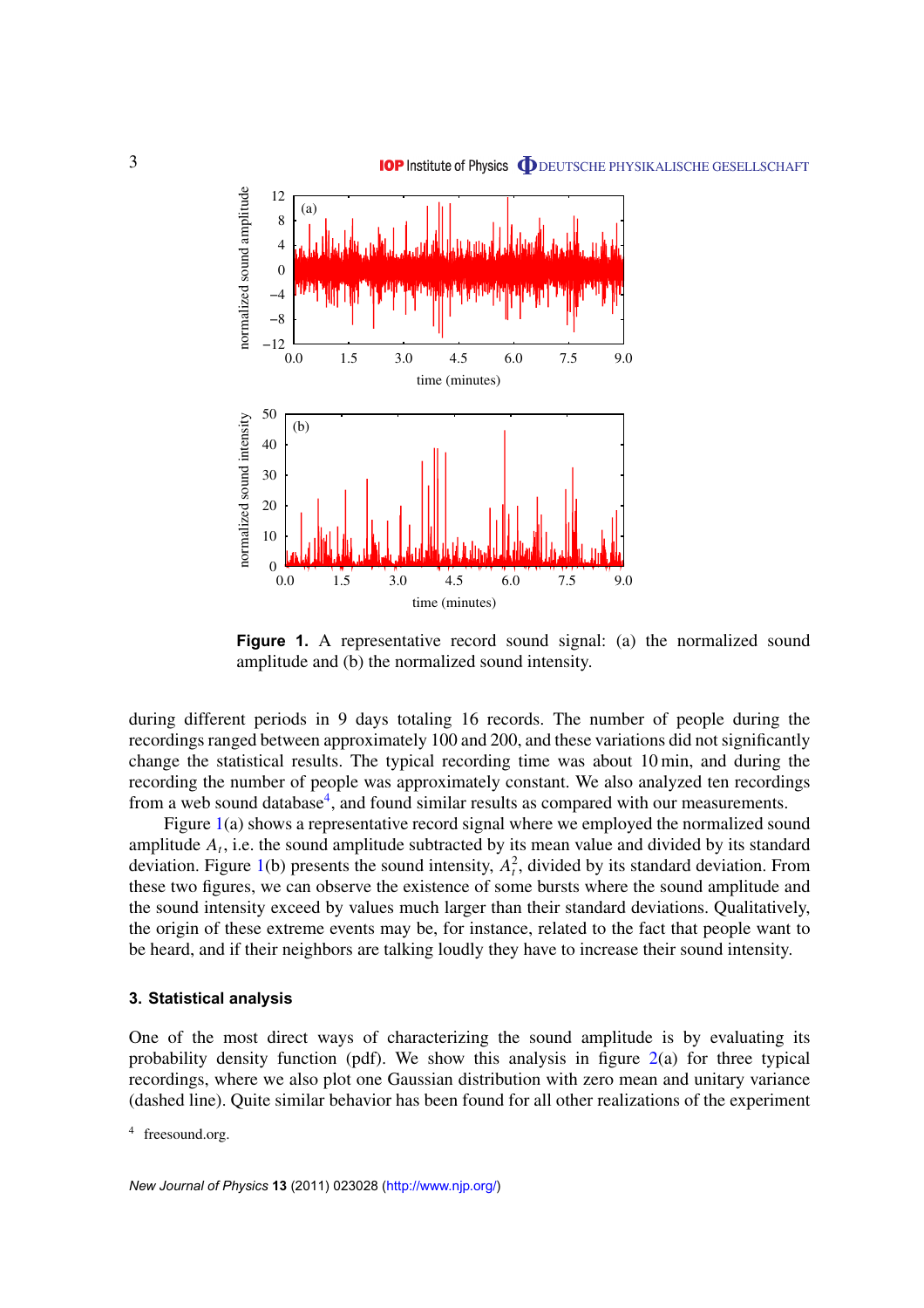

**Figure 2.** (a) Probability distribution of the normalized sound amplitude *A* for three realizations of the experiment (squares, circles and triangles) confronted with the standard Gaussian pdf (dashed line) and with the GARCH model (continuous line). (b) Detrended fluctuation analysis (DFA) when considering the same three previous realizations for the normalized sound intensity:  $log_{10}[F(n)]$  versus  $log_{10}(n)$  in comparison with a linear fit (dashed line), where we found  $F(n) \propto n^h$  with  $h \approx 0.88$ , and with the GARCH model (continuous line). Here, *n* is in units of 1/44.1*k* seconds. (c) Return interval distributions take into account one realization of the experiment for three threshold values:  $q = 1$  (squares),  $q = 2$  (circles) and  $q = 5$  (triangles) compared with the stretched exponential (dashed-doted line) and the Weilbull distribution (dashed line) of equation (1) with  $\gamma = 2(1 - h) = 0.24$ , and also with the GARCH model (continuous line). (d) Volatility distribution for one realization of the experiment and considering five window sizes:  $w = 1$  (squares),  $w = 2$  (circles),  $w = 5$  (triangles),  $w = 10$  (diamonds) and  $w = 100$  (pentagons) hundredths of a second. The dashed line is a power law with  $p(v) \propto v^{-4.1}$  and the continuous line is the GARCH prediction.

and also for the web recordings (at least in the central part of the distribution). The empirical distribution clearly differs from the Gaussian one, especially for larger values of the sound amplitude (|*A*| greater than four standard deviations). Naturally, this heavy tail behavior reflects the presence of extreme events that we qualitatively see in figure 1.

One possible way to investigate the dynamics of these extreme events is by evaluating the time interval between them. These time intervals can be obtained by considering a threshold value  $q$  and storing all of the initial times  $t_i$  for which the normalized sound intensity is above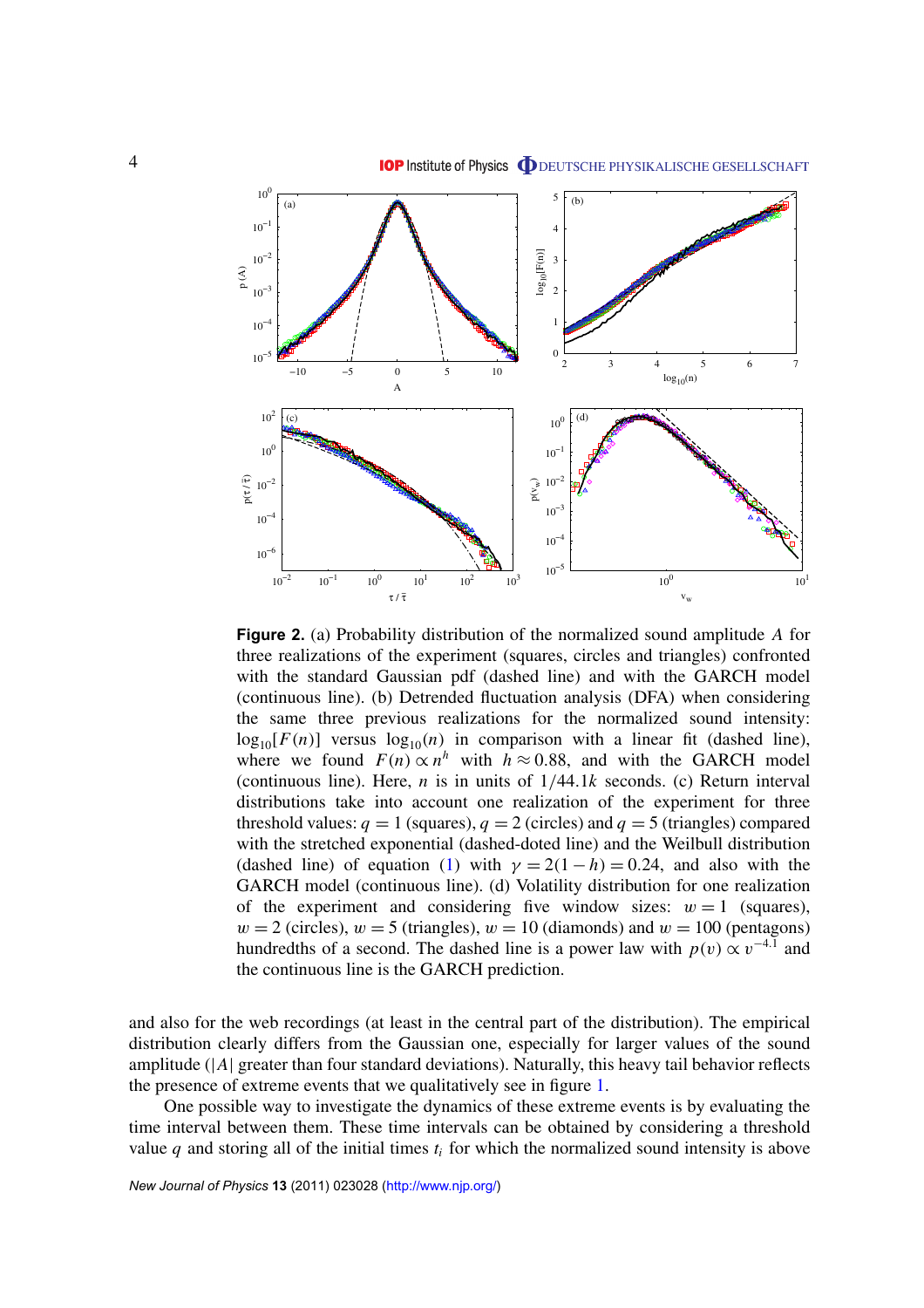this edge. The difference between two consecutive times  $\tau_i = t_{i+1} - t_i$  is the so-called return interval. For Gaussian uncorrelated (or weak correlated) random variables, the distribution of  $\tau_i$  is well known to follow an exponential distribution  $p(\tau) \sim e^{-\tau/\bar{\tau}_q}$ , where  $\bar{\tau}_q$  is the average value of  $\tau_i$  when considering the threshold value *q*. Additionally, empirical results have shown that, in the presence of power law correlations in the data, the distribution is well adjusted by a stretched exponential [36]–[38] or by a Weilbull distribution [39], i.e.

$$
p(\tau) \sim e^{-A(\tau/\bar{\tau}_q)^\gamma}
$$
 or  $p(\tau) \sim (\tau/\bar{\tau}_q)^{\gamma-1} e^{-B(\tau/\bar{\tau}_q)^\gamma}$ , (1)

where *A* and *B* are constants and  $\gamma$  is the exponent of the power law autocorrelation function. These distributions also emerge in the analytical framework of Santhanam and Kantz [40] when considering a long-range correlated noise with Gaussian pdf. Note that all of these distributions are dependent on *q*, but if we employ the scaled variable  $\tau_i/\bar{\tau}$ , this dependence is eliminated.

Before we investigate the return intervals, let us address the correlation question by using the DFA [41]. This technique basically considers the root mean square fluctuation function  $F(n)$  (see for instance [42]) for the integrated and detrended time series for different values of the time scale *n*. When the data present scale-invariance properties, *F*(*n*) follows a power law  $F(n) \sim n^h$ , where *h* indicates the degree of correlation in the time series: if  $h = 0.5$ , the series is uncorrelated, and if  $h > 0.5$ , the series is long-range correlated. Figure 2(b) shows the fluctuation function versus *n* for the same three recordings of figure  $2(a)$  where we found  $h \approx 0.88$ , indicating that long-range correlations are present in the data. Note that the three curves are practically identical. This fact is evidenced by evaluating the mean value of *h* ( $\bar{h}$ ) and its standard deviation ( $\sigma_h$ ) over the 16 recordings and finding that  $\bar{h} = 0.88$  and  $\sigma_h = 0.001$ . When considering the web recordings, these values remain close:  $\bar{h} = 0.89$  and  $\sigma_h = 0.01$ .

Now, advancing with the return interval distribution, it is interesting to emphasize that the exponents *h* and *y* are related via  $\gamma = 2(1 - h)$ . Moreover, since the distribution of  $\tau_i/\bar{\tau}$  should be normalized and also have unitary mean, the only fit parameter is  $\gamma$ , which can be obtained from *h*, leading to  $\gamma \approx 0.24$ . Figure 2(c) shows this distribution for three values of *q* where we can observe a reasonable data collapse but not so good agreement with the distributions of equation (1). A similar situation has been observed recently when considering the non-Gaussian distributions related to water boiling [43].

We can also investigate the bursts observed in figure  $1(a)$  by evaluating the volatility of the normalized sound amplitude. This time series refers to the local standard deviation of *A*(*t*) estimated over a time window  $w = n \Delta t$ , i.e.

$$
v_w^2(t) = \frac{1}{n-1} \sum_{t'=t}^{t+n-1} (A(t') - \langle A(t) \rangle_w)^2,
$$
 (2)

where  $\langle A(t) \rangle_w = (1/n) \sum_{t'=t}^{t+n-1} A(t'), n$  is an integer and  $\Delta t$  is the sampling time interval. Figure 2(d) shows the volatility distribution of our empirical data for time windows ranging from 1/100 to 1 second. Note that we found a good collapse of data and that this distribution has an asymptotic power law decay characterized by an exponent  $\eta = 4.1$ . The mean value and the standard deviation of  $\eta$  calculated over the 16 realizations are, respectively,  $\bar{\eta} = 4.29$  and  $\sigma_{\eta} = 0.35$  ( $\bar{\eta} = 4.90$  and  $\sigma_{\eta} = 1.10$  for the web recordings).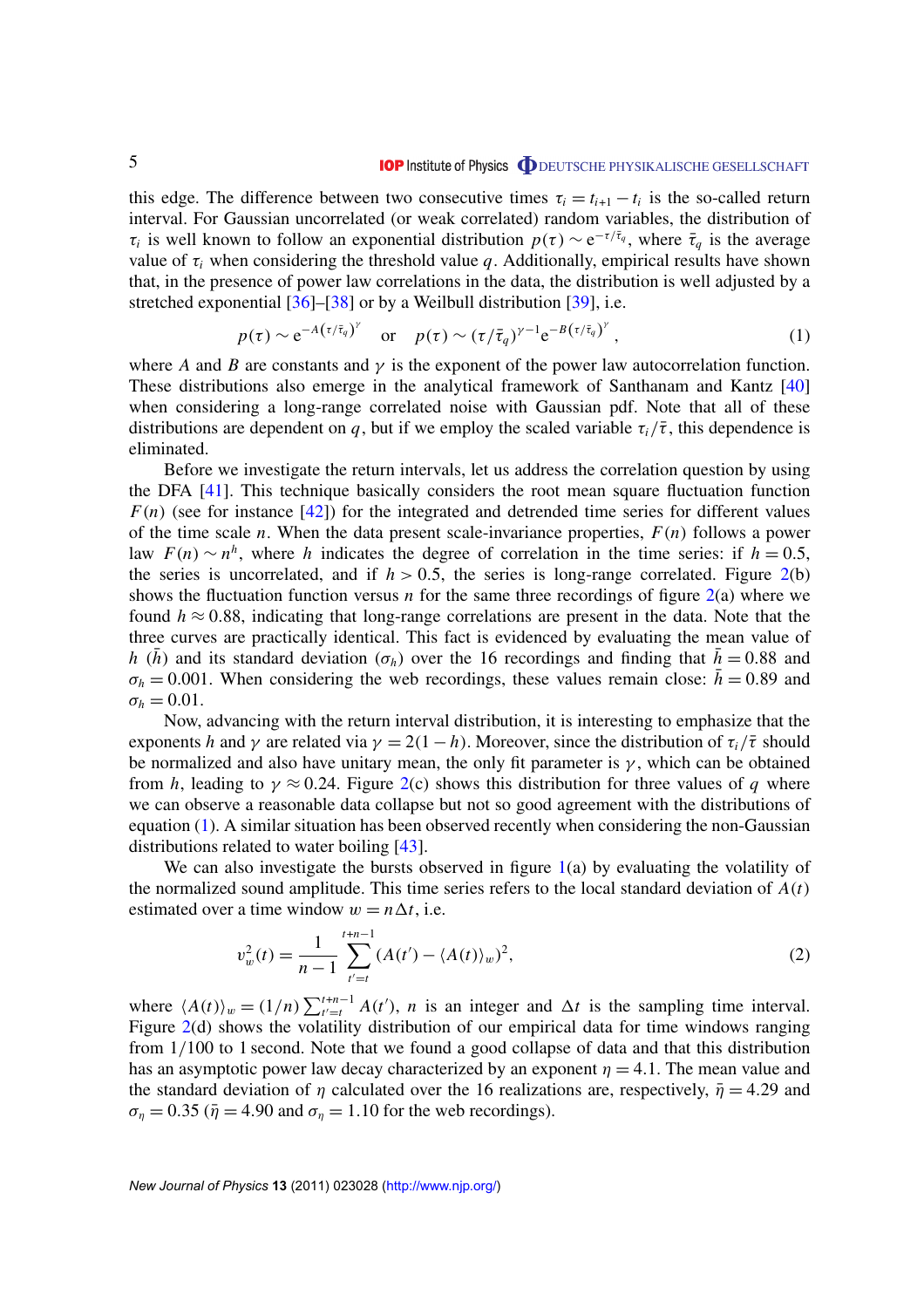# **4. Modeling**

Our starting point to model the data behavior is the non-stationary aspect of the volatility. Figure 2(d) supports the conclusion that the volatility of the sound amplitude is a time-dependent stochastic process and figure 2(b) indicates that long-term memory is present in sound intensity series. This feature is very common in financial data where the volatility (or risk) is one of the most essential ingredients in the price dynamics. In this scenario, much work has been performed [44] and consequently a large number of models are available. From a qualitative point of view, the interactions (competitions) among people present in financial markets seem to be similar to those existing in our social system. This picture motivates us to employ a typical financial model to our data.

One of these models is the generalized autoregressive conditional heteroskedastic process (the GARCH process). This model was proposed  $[45]$  (at least in part) to take into account the long memory typically found in financial data. It is defined in its most general form,  $GARCH(p, q)$ , by

$$
x_t = \sigma_t \xi_t,
$$
  
\n
$$
\sigma_t^2 = \alpha_0 + \alpha_1 x_{t-1}^2 + \dots + \alpha_p x_{t-p}^2 + \beta_1 \sigma_{t-1}^2 + \dots + \beta_q \sigma_{t-q}^2,
$$
\n(3)

where  $\alpha_i$  and  $\beta_i$  are positive control parameters and  $\xi_i$  is an uncorrelated random variable with zero mean and unitary variance. Thus, the GARCH process is uncorrelated in  $x_t$ , but correlated in the variance. Also note that for  $\alpha_i = 0$ , the GARCH recovers the so-called ARCH process [46].

Here, for simplicity and also for satisfactoriness, we will focus on the  $GARCH(1, 1)$ process,

$$
x_{t} = \sigma_{t} \xi_{t},
$$
  
\n
$$
\sigma_{t}^{2} = \alpha_{0} + \alpha_{1} x_{t-1}^{2} + \beta_{1} \sigma_{t-1}^{2},
$$
\n(4)

for which we choose the distribution of ξ*<sup>t</sup>* to follow the standard Gaussian. After this simplification, the model has three parameters,  $\alpha_0$ ,  $\alpha_1$  and  $\beta_1$ . However, since the sound amplitude is scaled to a unitary variance, we can eliminate one of these parameters by using the expected variance of the GARCH $(1, 1)$  process  $x_t$ ,

$$
\sigma_x^2 = \frac{\alpha_0}{1 - \alpha_1 - \beta_1}.\tag{5}
$$

In this manner, we now have two parameters that we incrementally update to minimize, via the method of least squares, the difference between the simulated values of sound amplitude and the observational ones. The best values for the parameters are  $\alpha_1 = 0.011$  and  $\beta_1 = 0.9889$ , leading to  $\alpha_0 = 0.0001$  since  $\sigma_x = 1$ . The comparison with the empirical data is shown in figure 2, where the  $GARCH(1, 1)$  predictions are indicated by continuous lines. We can see that there is very good agreement between the data and the GARCH(1, 1).

Concerning figure 2(b), where we compare the DFA analysis, we have to remark that the autocorrelation function of the variable  $x_t^2$  is not really long-range correlated. In fact, it has an exponential decay [45], i.e.  $\langle x_t^2 x_{t+\tau}^2 \rangle \sim \exp(-t/\tau_c)$ , where  $\tau_c = |\ln(\alpha_1 + \beta_1)|^{-1}$ . However, the GARCH(1, 1) process can mimic the long-range decay for large values of the characteristic time  $\tau_c$ . This feature can be achieved by choosing the sum  $\alpha_1 + \beta_1$  closer to unity. In our case,  $\alpha_1 + \beta_1 = 0.9999$ , leading to characteristic time  $\tau_c \sim 10^4$  s, which is very large, mimicking at least in part the long-range correlations. Note that the empirical data also present deviations from the straight line, suggesting that correlations present in the data may have a kind of exponential cutoff.

*New Journal of Physics* **13** (2011) 023028 (http://www.njp.org/)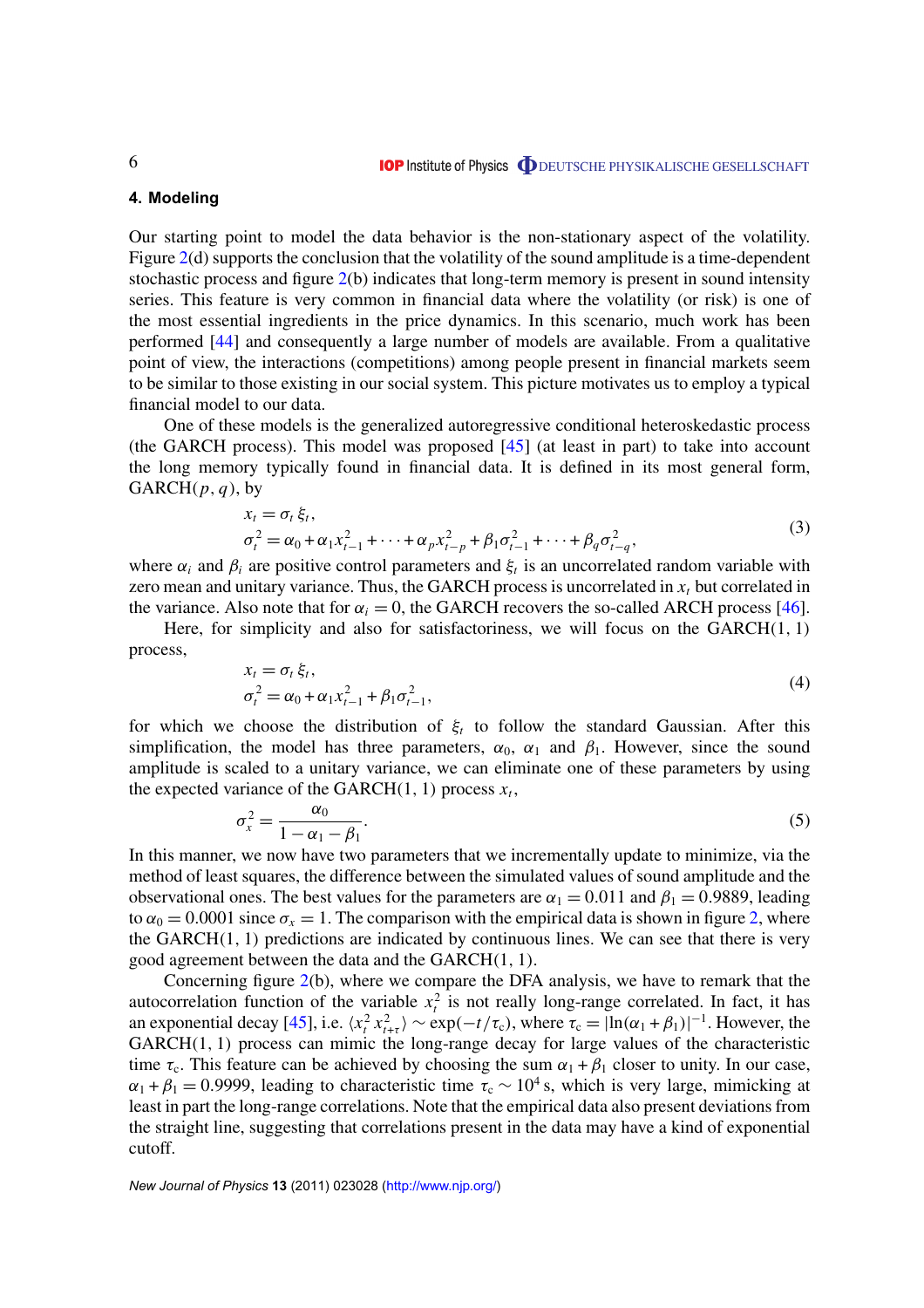# **5. Summary**

In this work, we have investigated some statistical aspects of the collective sound emitted by people when they have agglomerated in a meeting place. Empirical evidence showed that (i) the normalized sound amplitude is not Gaussian distributed, (ii) the sound intensity presents longrange correlations, (iii) the return interval distribution of the sound intensity is not exponential and (iv) the volatility of the sound amplitude is non-stationary, having a power law tail in its distribution. Motivated by the time dependence of the volatility, we compared the observational quantities with the predictions of the  $GARCH(1, 1)$  model, and found that there is good agreement among them.

Before concluding, we would like to point out some possible mechanisms responsible for the presence of heavy tail distributions and long-term correlations in the data. The first one is related to the fact that humans already have an intrinsic complex behavior, which may manifest itself in our measurements. Secondly, these individuals form small interacting groups, adding more complexity to the system. On a third level, there is also emergence of interactions between groups. Naturally, more detailed measurements and models should be considered, in comparison with those presented here, to obtain a broad understanding of this system.

#### **Acknowledgments**

We thank CNPq/CAPES (Brazilian agencies) for financial support and CENAPAD-SP for computational support. LRE and RTS also thank CNPq/INCT-FCX for financial support.

#### **References**

- [1] Castellano C, Fortunato S and Severo V 2009 *Rev. Mod. Phys.* **81** 591
- [2] Vandewalle N, Ausloos M, Boveroux P and Minguet A 1998 *Eur. Phys. J.* B **4** 139
- [3] Peng C K, Buldyrev S V, Goldberger A L, Havlin A, Sciortino F, Simons M and Stanley H E 1992 *Nature* **356** 168
- [4] Berg H C 1993 *Random Walks in Biology* (Princeton, NJ: Princeton University Press)
- [5] Picoli Jr S and Mendes R S 2008 *Phys. Rev.* E **77** 036105
- [6] Ribeiro H V, Mendes R S, Malacarne L C, Picoli Jr S and Santoro P A 2010 *Eur. Phys. J.* B **75** 327
- [7] Kinouchi O, Diez-Garcia R W, Holanda A J, Zambianchi P and Roque A C 2008 *New J. Phys.* **10** 073020
- [8] Correa D C, Saito J H and Costa L F 2010 *New J. Phys.* **12** 053030
- [9] Fortunato S and Castellano C 2007 *Phys. Rev. Lett.* **99** 138701
- [10] Watts D J and Strogatz S H 1998 *Nature* **393** 440
- [11] Newman M E J 2001 *Phys. Rev.* E **64** 016131
- [12] Zhou T, Kiet H A T, Kim B J, Wang B H and Holme P 2008 *Europhys. Lett.* **82** 28002
- [13] Oliveira J G and Barabási A L 2005 *Nature* **437** 1251
- [14] Vazquez A 2007 *Physica A* **373** 747
- [15] Barabási A L 2005 *Nature* **435** 207
- [16] Brockmann D, Hufnagel L and Geisel T 2006 *Nature* **439** 462
- [17] González M C, Hidalgo C A and Barabási A L 2008 *Nature* **453** 779
- [18] Lambiotte R and Ausloos M 2005 *Phys. Rev.* E **72** 066107
- [19] Lambiotte R and Ausloos M 2006 *Eur. Phys. J.* B **50** 183
- [20] Auyang S Y 1998 *Foundations of Complex-Systems* (Cambridge: Cambridge University Press)
- [21] Jensen H J 1998 *Self-Organized Criticality* (Cambridge: Cambridge University Press)

*New Journal of Physics* **13** (2011) 023028 (http://www.njp.org/)

7